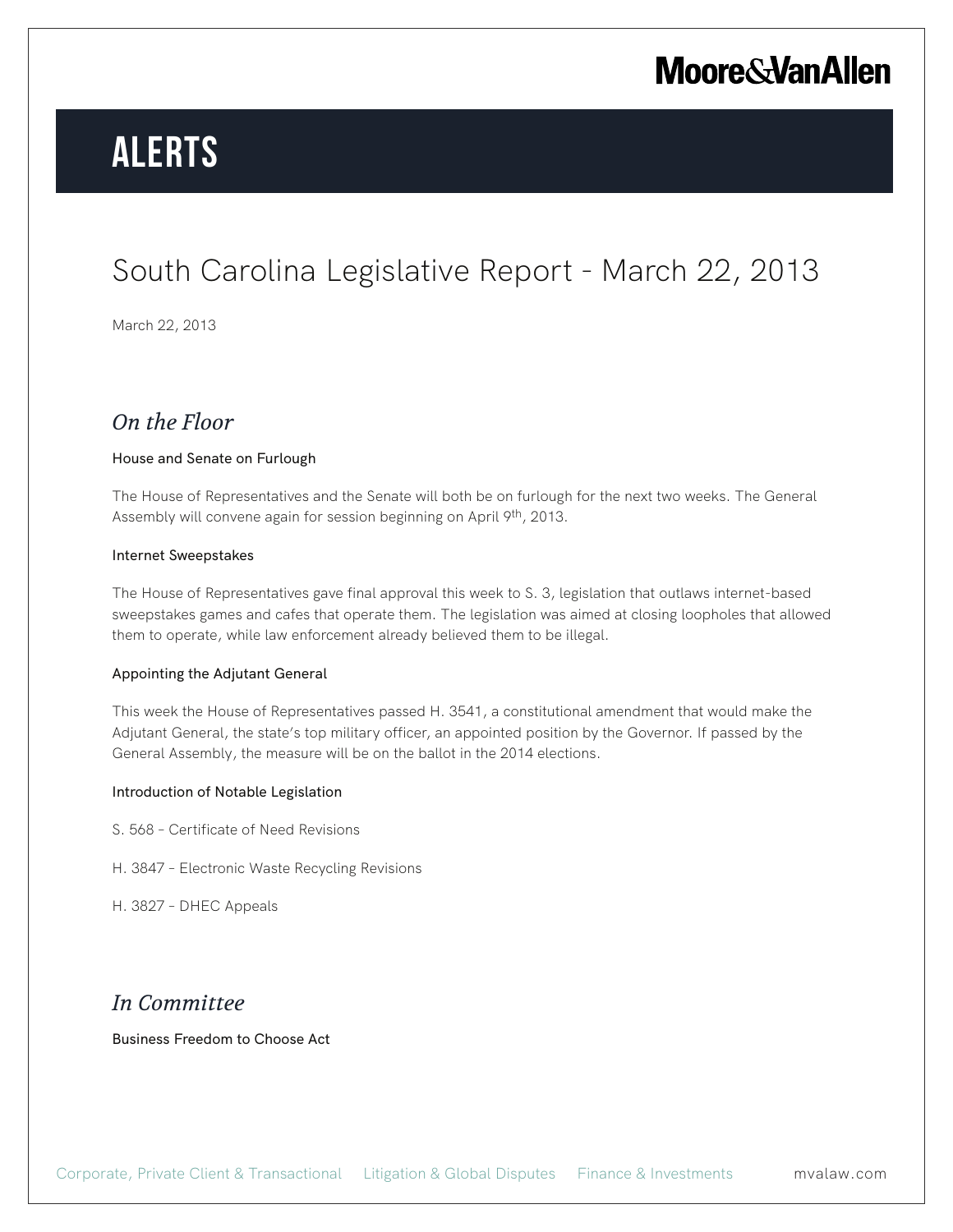## **Moore & Van Allen**

#### South Carolina Legislative Report - March 22, 2013

The Senate Medical Affairs Committee gave a favorable report to H. 3290, known as flow control, on Thursday. As amended, the proposal deals with solid waste programs and county authority. The bill provides that ordinances that restrict solid waste disposal at a permitted facility or impedes the development of recycling programs are inconsistent with current state statute. The amendments were aimed at protecting counties that are paying off bonds with landfill fees to operate waste sites.

#### Utility Theft Protection

H. 3568 received a favorable report, as amended, by the full House Judiciary Committee and its counterpart, S. 274, received a favorable report, as amended, by a Senate Judiciary Subcommittee this week. The bills, introduced by Representatives Weeks (D-Sumter) and Sandifer (R-Oconee) in the House and Senator Larry Martin (R-Pickens), enhances the penalties for altering, tampering with or bypassing electric, and gas or water meters.

The amendment adopted by the House Judiciary Committee and Senate Judiciary Subcommittee provides for additional penalties for altering, tampering with or bypassing meters for the purposes of growing a controlled substance and tiers the penalties for certain offenses. The House version will move to the House floor for debate while the Senate version will be before the full Senate Judiciary when they convene.

#### Adult Healthcare Consent Act

S. 117 received a favorable report, as amended, by the Senate Medical Affairs Committee this week and will be on Senate floor for debate. The bill requires a health care provider to provide an opportunity to a patient to disclose certain information to family members and other individuals and authorize these individuals to be involved in the patient's treatment.

### *In The News*

#### Mark Sanford Out Raises Curtis Bostic Fifteen-to-One

Former Charleston County Councilor Curtis Bostic continues to be outpaced in fundraising by former Gov. Mark Sanford in South Carolina's First District special election, according to reports filed with the Federal Election Commission on Thursday. Sanford outraised his GOP runoff opponent by more than fifteen-to-one during the pre-runoff period, which ran from February 28 to March 13 -- six days before the primary, in which Bostic finished a surprising second in the sixteen-candidate field.

#### Biden to Michigan, SC for major Dem fundraisers

Vice President Joe Biden will headline major Democratic fundraisers in South Carolina and Michigan, two states that could play a major role in the 2016 presidential election.